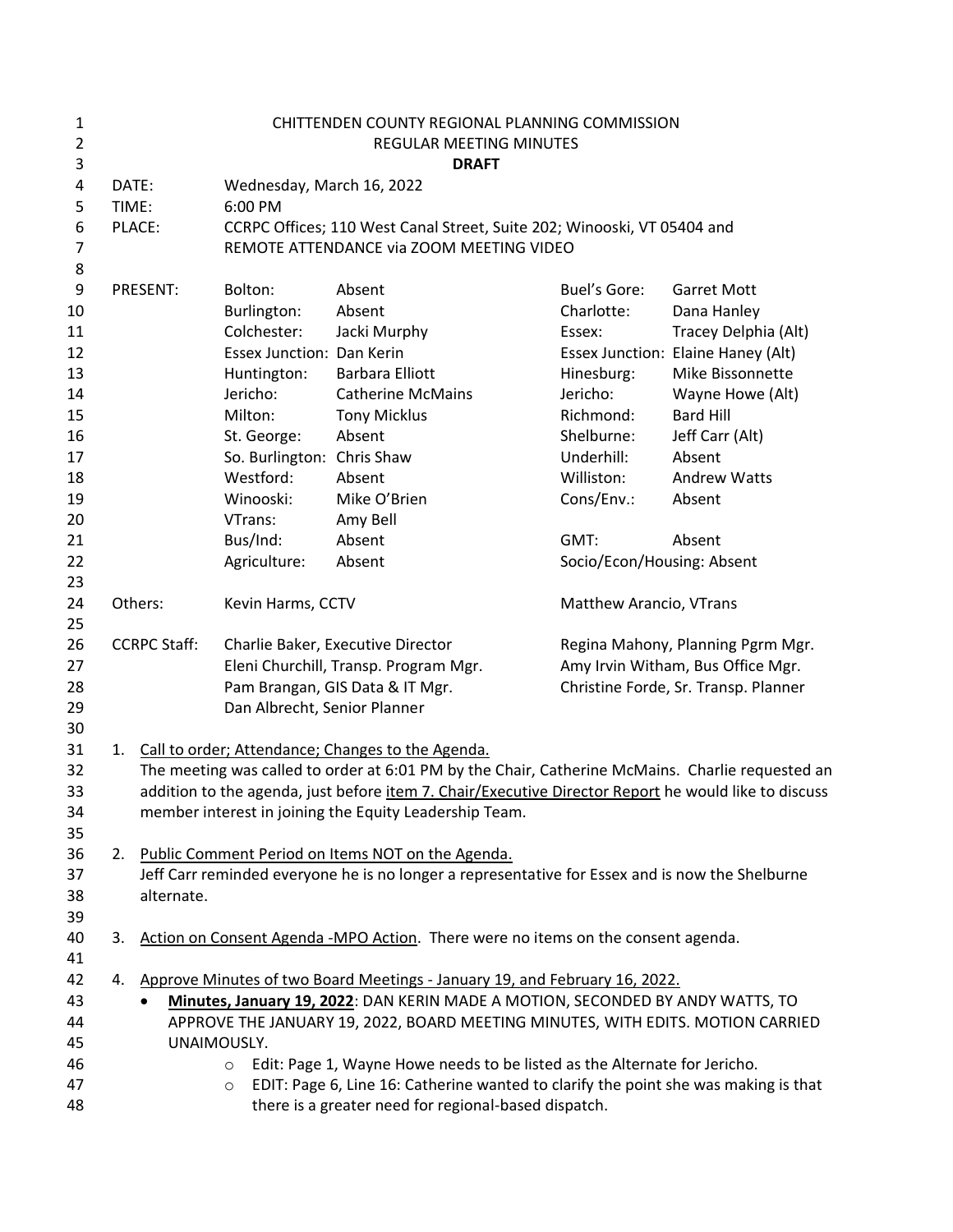| 1        |    |                                                                                                        |  |  |  |  |  |  |
|----------|----|--------------------------------------------------------------------------------------------------------|--|--|--|--|--|--|
| 2        |    | Minutes, February 16, 2022: GARRET MOTT MADE A MOTION, SECONDED BY JEFF CARR, TO                       |  |  |  |  |  |  |
| 3        |    | APPROVE THE FEBRUARY 16, 2022, BOARD MEETING MINUTES, WITH EDIT(S). MOTION CARRIED                     |  |  |  |  |  |  |
| 4        |    | UNANIMOUSLY.                                                                                           |  |  |  |  |  |  |
| 5        |    | Edit: Page 5, Lines 27 and 29. Jeff said his sarcasm did not come through well in the<br>$\circ$       |  |  |  |  |  |  |
| 6        |    | minutes. He wanted to clarify (regarding transit service) he feels the service is poor,                |  |  |  |  |  |  |
| 7        |    | and he worries that the model being used is not sustainable.                                           |  |  |  |  |  |  |
| 8        |    | Edit: Page 2, Line 32: update the word "dive" to "drive" for Lindenwood Drive<br>$\circ$               |  |  |  |  |  |  |
| 9        |    |                                                                                                        |  |  |  |  |  |  |
| 10       | 5. | Transportation Resilience Planning Tool Presentation, Pam Brangan                                      |  |  |  |  |  |  |
| 11       |    | Catherine introduced Pam Brangan, CCRPC's GIS Data and IT Manager. Pam provided a PowerPoint           |  |  |  |  |  |  |
| 12       |    | presentation on the Transportation Resilience Planning Tool (TRPT). She explained the CCRPC has        |  |  |  |  |  |  |
| 13       |    | worked on this project over the past few years in partnership with the State of Vermont, other         |  |  |  |  |  |  |
| 14       |    | Regional Planning Commissions, and project consultants: Fitzgerald Environmental, Stone                |  |  |  |  |  |  |
| 15       |    | Environmental, Dubois & King, Smart Mobility, SLR Consulting and UVM. TRPT is a web-based              |  |  |  |  |  |  |
| 16       |    | application that identifies bridges, culverts, and road segments that are vulnerable to damage from    |  |  |  |  |  |  |
| 17       |    | floods, estimates risk based on the vulnerability, and criticality of roadway segments, and identifies |  |  |  |  |  |  |
| 18       |    | potential mitigation measures based on the factors driving the vulnerability.                          |  |  |  |  |  |  |
| 19       |    |                                                                                                        |  |  |  |  |  |  |
| 20       |    | Pam reviewed examples of key components and provided definitions and examples.                         |  |  |  |  |  |  |
| 21       |    | Key Components:                                                                                        |  |  |  |  |  |  |
| 22       |    | Vulnerability<br>$\circ$                                                                               |  |  |  |  |  |  |
| 23       |    | Criticality<br>$\circ$                                                                                 |  |  |  |  |  |  |
| 24       |    | Risk<br>$\circ$                                                                                        |  |  |  |  |  |  |
| 25<br>26 |    | Mitigation<br>$\circ$                                                                                  |  |  |  |  |  |  |
| 27       |    | <b>Vulnerability process</b><br>Inundation - flooding, submergence, ponding                            |  |  |  |  |  |  |
| 28       |    | $\circ$<br>Erosion - undercutting, scour, washout, downcutting<br>$\circ$                              |  |  |  |  |  |  |
| 29       |    | Deposition - debris buildup, clogging, accumulation<br>$\circ$                                         |  |  |  |  |  |  |
| 30       |    | Vulnerability estimated - road embankments, bridges, culverts<br>$\circ$                               |  |  |  |  |  |  |
| 31       |    | Network Criticality index                                                                              |  |  |  |  |  |  |
| 32       |    | Low criticality<br>$\circ$                                                                             |  |  |  |  |  |  |
| 33       |    | <b>Moderate Criticality</b><br>$\circ$                                                                 |  |  |  |  |  |  |
| 34       |    | <b>High Criticality</b><br>O                                                                           |  |  |  |  |  |  |
| 35       |    | <b>High Criticality</b><br>$\circ$                                                                     |  |  |  |  |  |  |
| 36       |    | Critically Scoring and Variables - Scores assignments ranging from low to high.                        |  |  |  |  |  |  |
| 37       |    | <b>Risk Assessment:</b>                                                                                |  |  |  |  |  |  |
| 38       |    | Risk is the average of Vulnerability and Criticality scores.<br>$\circ$                                |  |  |  |  |  |  |
| 39       |    | Mitigation                                                                                             |  |  |  |  |  |  |
| 40       |    | River and Road Stabilization                                                                           |  |  |  |  |  |  |
| 41       |    | Conveyance of Flood Flows<br>$\circ$                                                                   |  |  |  |  |  |  |
| 42       |    | Floodplain protection/relocation of roads<br>$\circ$                                                   |  |  |  |  |  |  |
| 43       |    | Improve vegetation<br>$\circ$                                                                          |  |  |  |  |  |  |
| 44       |    | The TRPT pilot was completed in 2018, Phase 2 was completed in 2020 at which point the                 |  |  |  |  |  |  |
| 45       |    | watersheds covered 20% of the state. Phase 3 is currently underway and when it is finished it will     |  |  |  |  |  |  |
| 46       |    | complete Statewide coverage.                                                                           |  |  |  |  |  |  |
| 47       |    |                                                                                                        |  |  |  |  |  |  |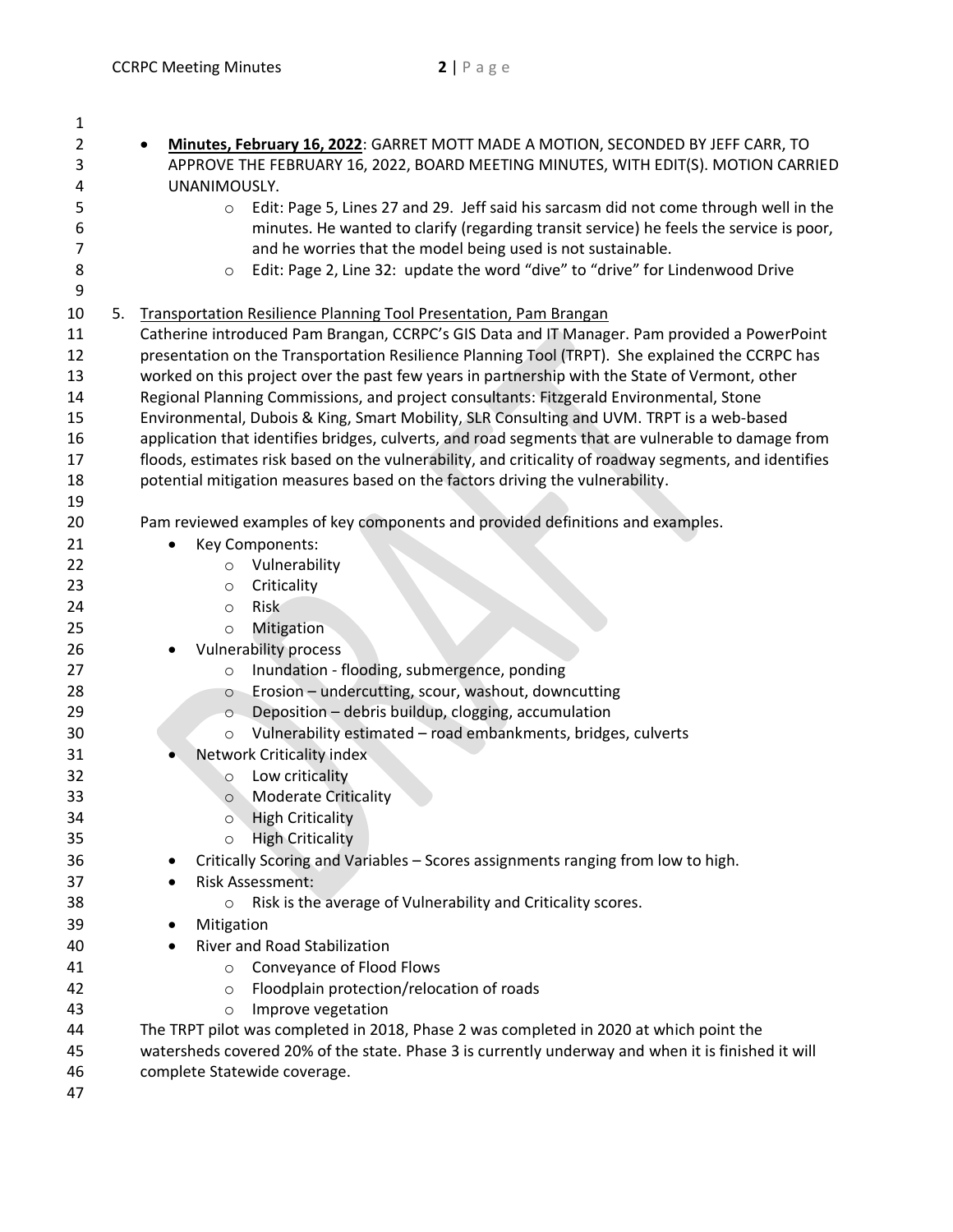Pam closed with an overview demonstration of the VTrans online map tool and highlighted various

- filters. For example, there is a filter for 'Storm Configuration' by 10, 50 and 100-year storms, as well
- as long- and short-term strategies. Pam said much of the information she reviewed is accessible 4 through the TRPT website at: [https://vtrans.vermont.gov/planning/transportation-resilience.](https://vtrans.vermont.gov/planning/transportation-resilience)
- 

 Chris Shaw stated he was unable to find the same data online. Pam explained the data currently available to the public is not the same as what she overviewed; however, an upload is scheduled, and all information should be available to the public this summer.

 Garret thanked Pam. He said it is a wonderful looking tool that shows an impressive amount of information. Garret also suggested a name change. Since transportation includes not only vehicles but also air and rail travel, perhaps 'Road Transportation Tool' Bard agreed with Garret and said it might be helpful if they consider a different naming convention. Pam thanked them for the suggestion and said she would pass it along.

6. Charge to Board Development Committee for FY23 Nominations

 Catherine McMains charged the Board Development Committee with developing a slate of officers 18 for FY23. Catherine said the current committee members are Mike O'Brien, Jeff Carr, Andy Montroll, Dan Kerin, and herself.

 Catherine reminded members there is an opening on the Equity Leadership Team. If anyone was interested in joining, to please reach out to Charlie. Wayne Howe expressed interest, but said he wanted to talk with Catherine about the details of the position first. Charlie said the committee will likely start meeting more regularly and will work to develop recommendations forthe Executive Committee and Board.

## 7. Chair/Executive Director Report

- a. Financial Report FY2022 Q2
- Charlie asked Forest to share the financial report with members. Forest referred members to the Quarter-2 Financial Results memo included in the packet and explained we are in a decent financial position overall. He explained we are operating close to the budget over the first half of FY22. *Operations Support Revenues* are slightly behind budget at 49.5%, and *Expenses* are performing similarly at 49.4% through December. He explained, although discussed, it was not necessary to lower the indirect rate. We do not appear to be on track for a large surplus of revenue over expenses at the end of the fiscal year. Historically, the second half of the fiscal year returns better operating results. Part of the revenues late in the fiscal year are unspent municipal dues being appropriately classified as revenue. Forest explained he is not confident we will have unallocated municipal dues this year, since the dues are being drawn down from large regional projects. Jeff wanted Board members to know the Finance Committee had a good discussion on the risk of inflationary costs, as we have not seen this type of pressure on costs for many years. When determining next year's budget, we need to be sensitive to that. Jeff also said, municipal dues are used as a match for funding transportation projects. Charlie said it is likely we will ask for a more significant dues increase in the fall. The vote on dues occurs in October. He said it is great that we will receive a 30% increase in MPO funding, but that increase will also create more pressure on the State and our municipalities to produce match dollars.
- b. FY23 UPWP (Unified Planning Work Program) Update